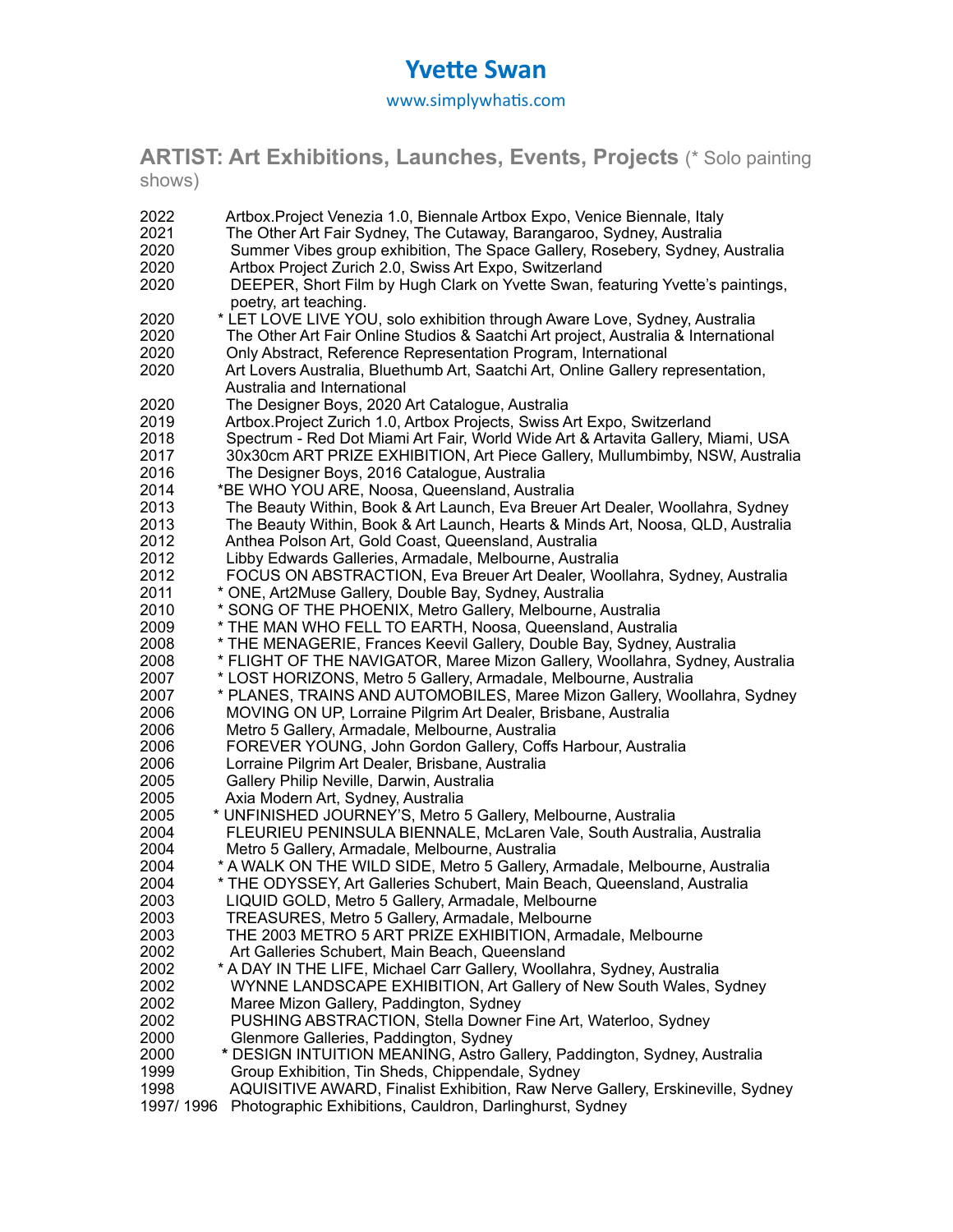# **Yvette Swan**

www.simplywhatis.com

1992 Graduating Film Exhibition, Chauvel Cinema, Paddington, Sydney

**Commissions**

- 2002 Present Private Commissions, Australia
- 2007 Private Collections, Australia
- 2006 Lincorp Automotives Dealership, Parramatta, Sydney
- Lincorp Automotives Dealership, Camellia, Sydney
- 2005 Private Collections, Australia
- 2004 Private Collections, Hong Kong
- 2004 Private Collections, Australia
- 2003 Private Collections, Australia
- 2003 Miele, Interior Designex 2003, Melbourne
- 2002 Lincorp Automotives Dealership, Camellia, Sydney
- 2002 Kado Restaurant, Kirribilli, Sydney
- 2002 Australian Art Link, Holiday Inn Hotel, foyer & reception, Darling Harbour, Sydney
- 2002 Ruth Levine Designs, Platinum display apartment, Gold Coast, Queensland
- 2002 Cargo Bar, 17 paintings, Kings Street Wharf, Sydney
- 2001 Lend Lease, Regatta Wharf apartments, main foyer, Pyrmont, Sydney
- 2000 Mirvac Developers, Elizabeth Street, Sydney
- 2000 Private, Rushcutters Bay; Paddington; Pyrmont
- 2000 Ruth Levine Designs, Watermark apartment, Pyrmont, Sydney
- 2000 Michael Love Interior Designer, Bennelong apartment, Circular Quay, Sydney
- 2000 Ruth Levine Designs, Forum apartment, St Leonards; Five Dock, Sydney
- 1999 Lend Lease Developers, Terrace 20 apartment, Pyrmont, Sydney
- 1999 Graphis, art dealers, corporate development, Fleetview, Pyrmont, Sydney
- 1999 Ruth Levine Designs, display apartments, Sydney
- 1998 Lend Lease, Regatta Wharf apartment, Pyrmont, Sydney<br>1997 1998 Ruth Levine Designs, apartments, Sydney
- Ruth Levine Designs, apartments, Sydney

## **Collections**

Leeuwin Winery Margaret River Estate Art Series, Western Australia Gold Coast City Art Gallery, Queensland, Australia Lowensteins Arts Management, Sydney, Australia John Symond, Sydney, Australia

# **Bibliography**

Art Edit Magazine, Gallery Panel feature, March 2020 edition, Australia

Art Lovers Australia, Artist Book, 2020, Australia

Art Lovers Australia, Artist Book 2019, Australia

"Featured Artist", Home Design magazine, Issue Jan/Feb 2019, Australia

Ken McGregor, *Unfinished Journey*, Macmillan Art Publishing, 2006, Australia – a book of artworks from a group of Australian artists' travels around the world, includes John Olsen & Tim Storrier. Yvette's work is from her travels to New York.

Lino Magazine, 1st Anniversary, Issue No. 5, 2004, Sydney, Australia

Chris Baynes, "Spiritual Sisters, Louise and Yvette Swan", Sydney Leading Homes, Feb 28, 2004 Australia

Heidi Mayer, "Homage to Creativity", The Courier-Mail, February 6, 2004, Queensland, Australia Brian Mossop, "Swan Stretching Boundaries", The Gold Coast Bulletin, January 31, 2004, Australia